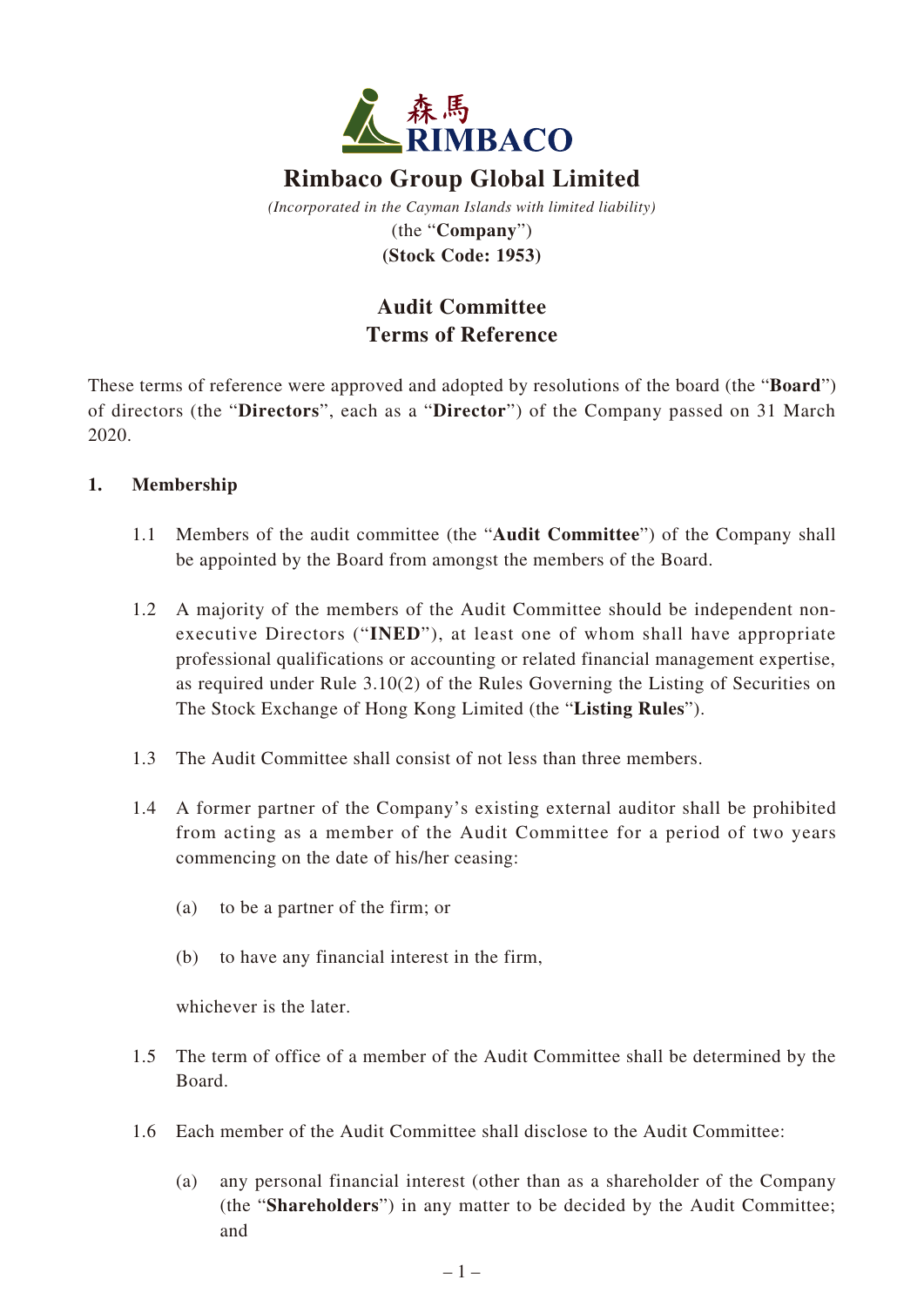(b) any potential conflict of interest arising from a cross-directorship.

Any such member shall abstain from voting on resolutions of the Audit Committee in relation to which such interests exists and from participating in the discussions concerning such resolutions, and shall (if so required by the Board) resign from the Audit Committee.

1.7 Appointment of members of the Audit Committee may be revoked by the Board and should be automatically terminated if they cease to hold the office of the Director for any cause.

## **2. Chairman**

2.1 The chairman of the Audit Committee (the "**Chairman**") shall be appointed by the Board and should be an INED. In the absence of the Chairman from any meeting, the remaining members of the Audit Committee present shall elect one of their members to be the Chairman, who shall also be an INED.

## **3. Secretary**

3.1 The Audit Committee may from time to time appoint any other person with appropriate qualification and experience as the secretary of the Audit Committee (the "**Secretary**").

## **4. Quorum**

- 4.1 The quorum for meetings of the Audit Committee shall be any two members of the Audit Committee and a majority of which shall be the INEDs.
- 4.2 A duly convened meeting of the Audit Committee at which a quorum is present at the time when the meeting proceeds to business and continues to be present until the conclusion of the meeting shall be competent to exercise all or any of the authorities, powers and discretions vested in or exercisable by the Audit Committee.

## **5. Frequency of meetings**

- 5.1 The Audit Committee shall meet at least twice a year (the "**Regular Meeting**") to review and discuss the interim and annual financial statements of the Company. Additional meetings shall be held at such other times as the Chairman or any other members of the Audit Committee shall require.
- 5.2 The external auditors may request the Chairman to convene a meeting if they consider that one is necessary.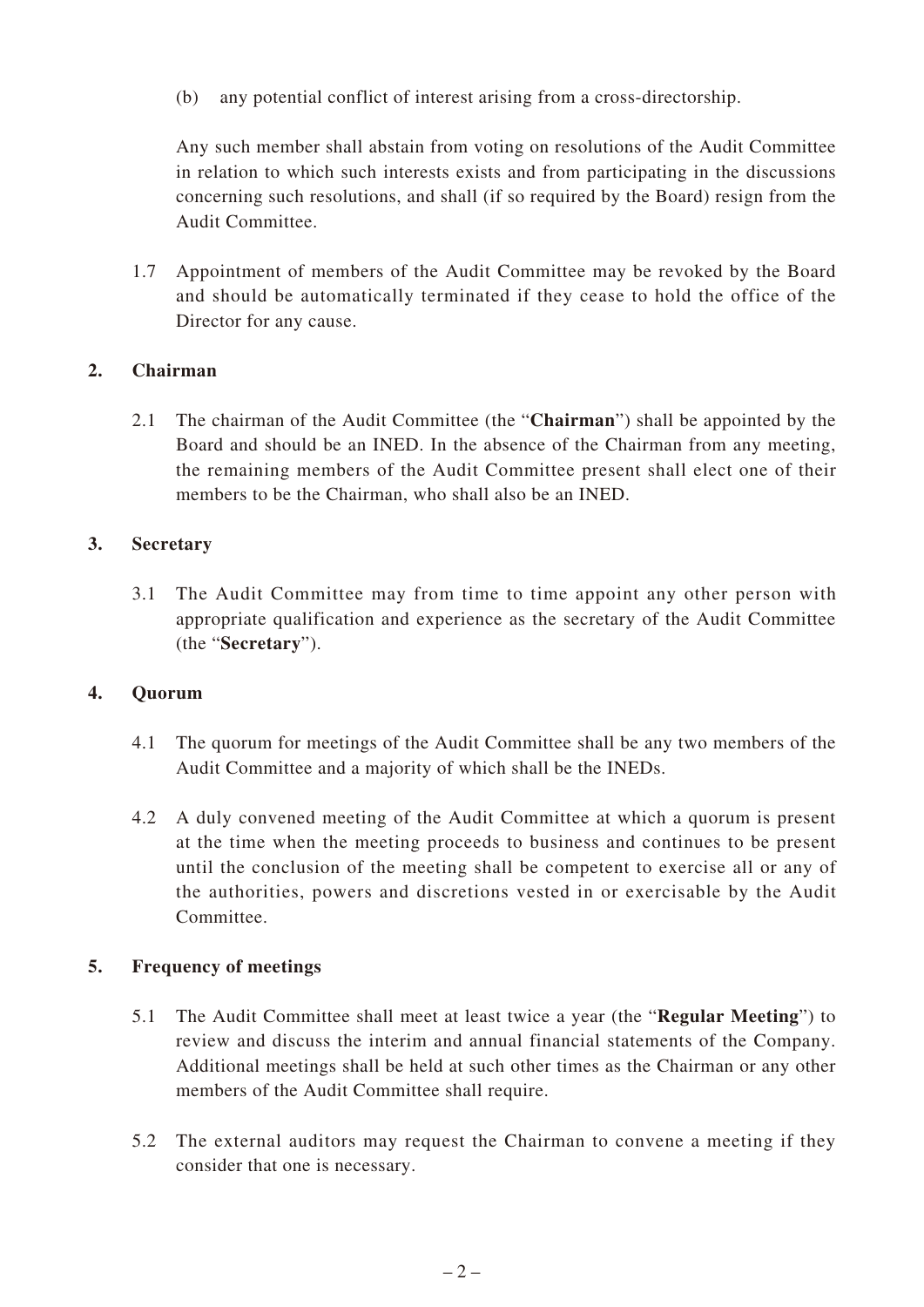## **6. Attendance at meetings**

- 6.1 Members of the Audit Committee may attend meetings of the Audit Committee either in person or through other electronic means of communication.
- 6.2 The Secretary (or his/her delegate) shall attend all Regular Meetings to take minutes.

## **7. Notice of meetings**

- 7.1 A meeting of the Audit Committee may be convened by any of its members, or by the Secretary at the request of any of its members or external auditors.
- 7.2 Reasonable notice shall be given, as far as practicable, in writing or by telephone or in such other manner as the Audit Committee may from time to time determine. Any member of the Audit Committee may waive notice of any meeting either prospectively and retrospectively.
- 7.3 In respect of a Regular Meeting and so far as practicable in all other cases, an agenda and accompanying supporting papers shall be sent to all members of the Audit Committee and to other attendees as appropriate at least three days before the date of the meeting (or such other period as all the members of the Audit Committee may agree).
- 7.4 Any member of the Audit Committee shall be entitled, by notice to the Secretary, to include other matters relevant to the functions of the Audit Committee in the agenda of an Audit Committee meeting.
- 7.5 A resolution in writing signed by all the members of the Audit Committee shall be as valid and effectual as if a resolution had been passed at a meeting of the Audit Committee duly convened and held.

## **8. Minutes of meetings**

- 8.1 The Secretary (or his/her delegate) in attendance at the meetings of the Audit Committee shall record in sufficient details the matters considered and decisions reached at such meetings. The minutes shall also include any concerns raised and/or dissenting views expressed by any member of the Audit Committee.
- 8.2 The Secretary shall ascertain, at the beginning of each meeting, the existence of any conflicts of interest and minute them accordingly. The relevant member of the Audit Committee shall not be counted towards the quorum and he/she shall abstain from voting on any resolution of the Audit Committee in which he/she or any of his/her associates has a material interest, unless the exceptions set out in Note 1 to Appendix 3 of the Listing Rules apply.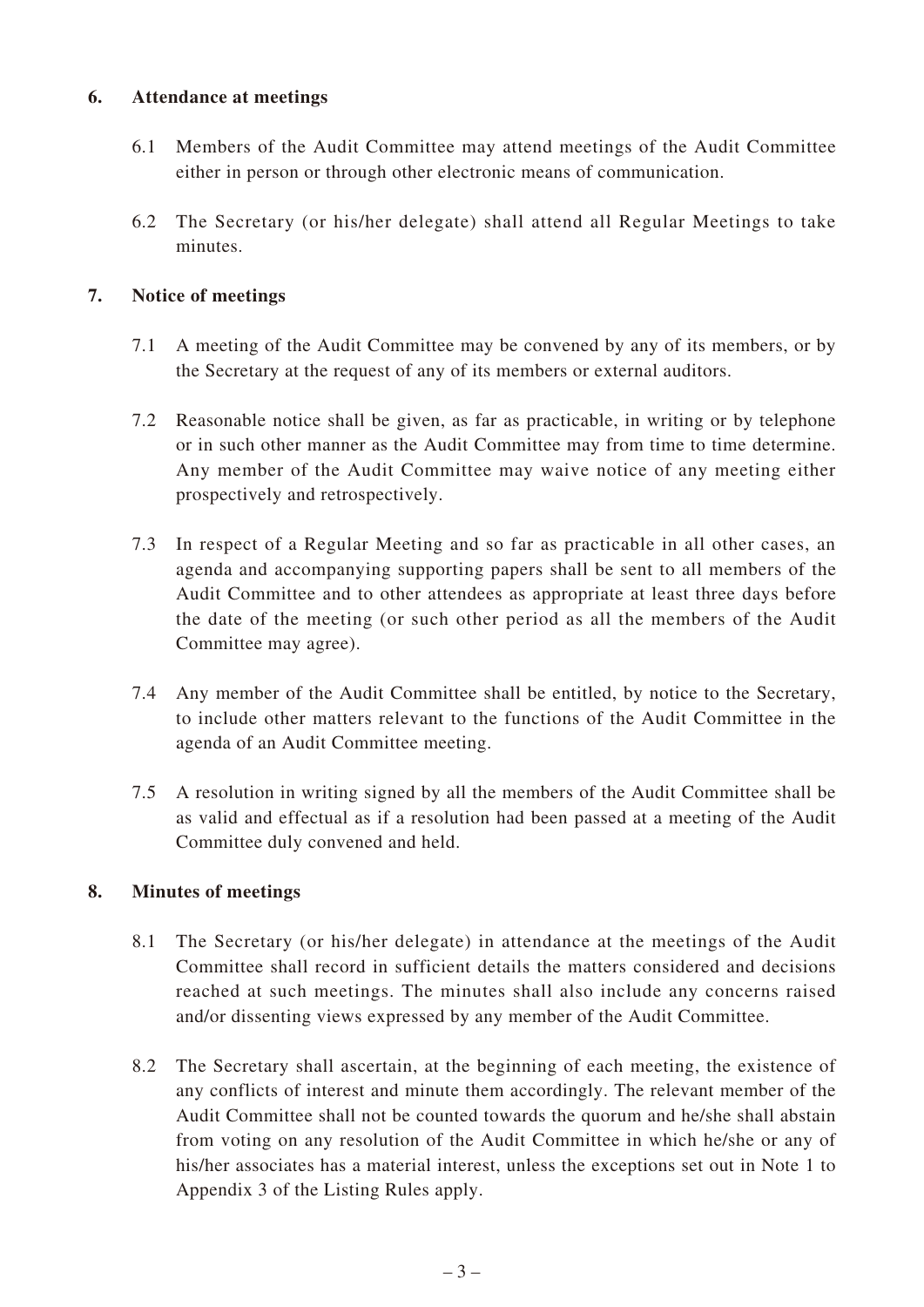- 8.3 Minutes of the Audit Committee shall be kept by the Secretary and shall be available for inspection by any Directors at any reasonable time on reasonable notice.
- 8.4 Draft and final versions of minutes of Audit Committee meetings shall be sent to all members of the Audit Committee for their comment and records respectively, in both cases within a reasonable time after the meeting is held. Once the minutes are signed, the Secretary shall circulate the minutes and reports of the Audit Committee to all members of the Board.

## **9. Annual general meeting**

9.1 The Chairman or in his/her absence, another member of the Audit Committee or failing this, his/her duly appointed delegate, shall attend the annual general meeting (the "**AGM**") of the Company and be prepared to respond to questions at the AGM on the Audit Committee's activities and its responsibilities.

## **10. Other regulations governing the meetings and proceedings of the Audit Committee**

10.1 Unless otherwise specified above, the provisions contained in the Company's Articles of Association for regulating meetings and proceedings of directors shall apply to the meetings and proceedings of the Audit Committee.

## **11. Authority**

- 11.1 The Audit Committee is authorised by the Board:
	- (a) to investigate any activity within these terms of reference;
	- (b) to seek any information it reasonably requires from any employee of the Company; and
	- (c) to direct all employees of the Group to co-operate with any reasonable request made by the Audit Committee.

## **12. Duties**

The duties of the Audit Committee are as follows:

- 12.1 Relationship with the Company's external auditors
	- (a) to be primarily responsible for making recommendation to the Board on the appointment, reappointment and removal of the external auditor, and to approve the remuneration and terms of engagement of the external auditor, and to consider any questions of resignation or dismissal;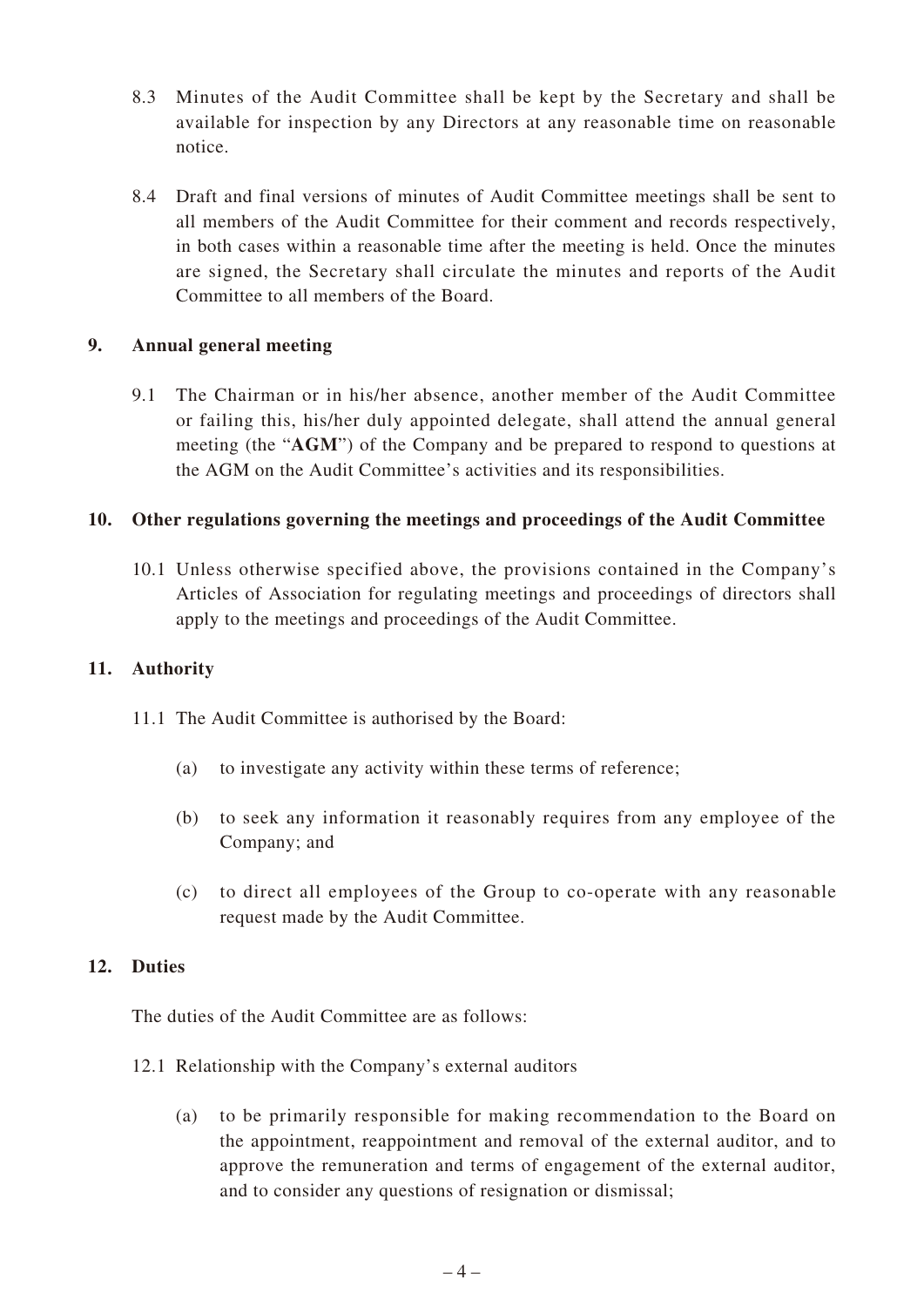- (b) to act as the key representative body for overseeing the Company's relations with the external auditor;
- (c) to review and monitor the external auditors' independence and objectivity and the effectiveness of the audit process in accordance with applicable accounting standards;
- (d) to discuss with the external auditor the nature and scope of the audit and reporting obligations before the audit commences;
- (e) to ensure co-ordination where more than one audit firm is involved;
- (f) to develop and implement policy on the engagement of an external auditor to supply non-audit services. For this purpose, external auditor shall include any entity that is under common control, ownership or management with the audit firm or any entity that a reasonable and informed third party having knowledge of all relevant information would reasonably conclude as part of the audit firm nationally or internationally. The Audit Committee shall report to the Board, identifying any matters in respect of which it considers that action or improvement is needed and making recommendations as to the steps to be taken; and
- (g) to approve in advance the supply of any non-audit services by the external auditor by (a) considering the impact this may have on independence; (b) taking into account the relevant regulations and ethical guidance in this regard; (c) agreeing the terms of engagement and (d) the fees for any such services; and report to the Board on any improvement or action required.
- 12.2 Review of financial information of the Company
	- (a) to monitor integrity of financial statements of the Company and the Company's annual report and accounts, half-year report and, if prepared for publication, quarterly reports, and to review significant financial reporting judgements contained in them. In this regard, in reviewing the Company's annual report and accounts, half-year report and, if prepared for publication, quarterly reports before submission to the Board, the Audit Committee shall focus particularly on:
		- (i) any changes in accounting policies and practices;
		- (ii) major judgmental areas;
		- (iii) significant adjustments resulting from audit;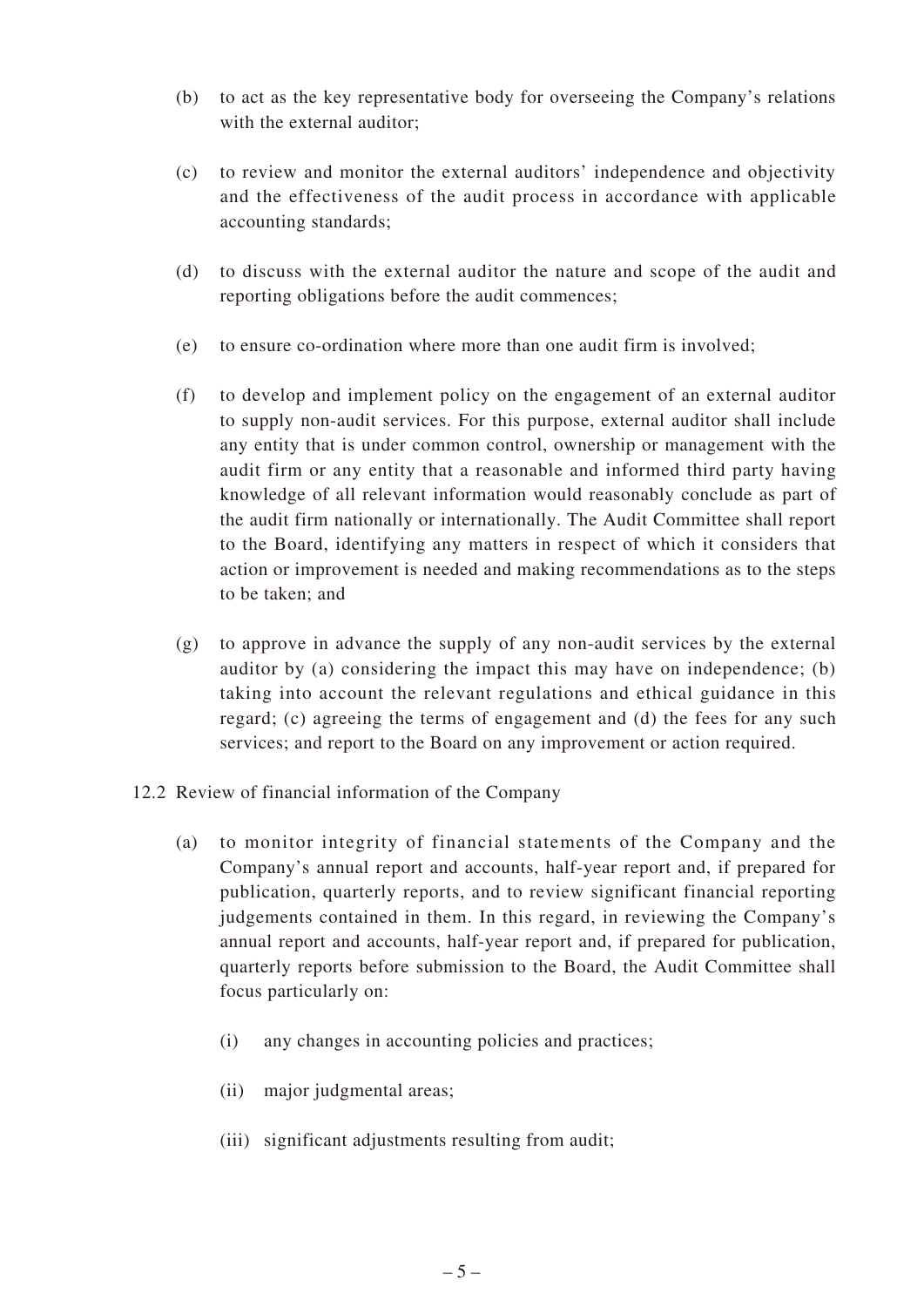- (iv) the going concern assumptions and any qualifications;
- (v) compliance with accounting standards; and
- (vi) compliance with the Listing Rules and other legal requirements in relation to financial reporting;
- (b) in regard to 12.2(a) above:
	- (i) members of the Audit Committee shall liaise with the Board and senior management and the Audit Committee shall meet not less than twice a year with the Company's external auditors; and
	- (ii) the Audit Committee shall consider any significant or unusual items that are, or may need to be, reflected in such reports and accounts and must give due consideration to any matters that have been raised by the Company's staff responsible for the accounting and financial reporting function, compliance officer or external auditors;
- (c) to discuss problems and reservations arising from the interim and final audits and any matters the external auditors may wish to discuss (in the absence of the management where necessary); and
- (d) to review the Company's statement on internal control systems (where one is included in the annual report) prior to endorsement by the Board.
- 12.3 Oversight of the Company's financial reporting system, risk management and internal control systems
	- (a) to review the Company's financial controls, risk management and internal control systems;
	- (b) to discuss the risk management and internal control systems with management to ensure that management has performed its duty to have an effective systems including the adequacy of resources, staff qualifications and experience, training programs and budget of the Company's accounting and financial reporting function;
	- (c) to consider any major investigation findings on risk management and internal control matters as delegated by the Board or on its own initiative and management's response;
	- (d) where an internal audit function exists, to ensure co-ordination between the internal and external auditors, and to ensure that the internal audit function is adequately resourced and has appropriate standing within the Company, and to review and monitor the effectiveness of the internal audit function;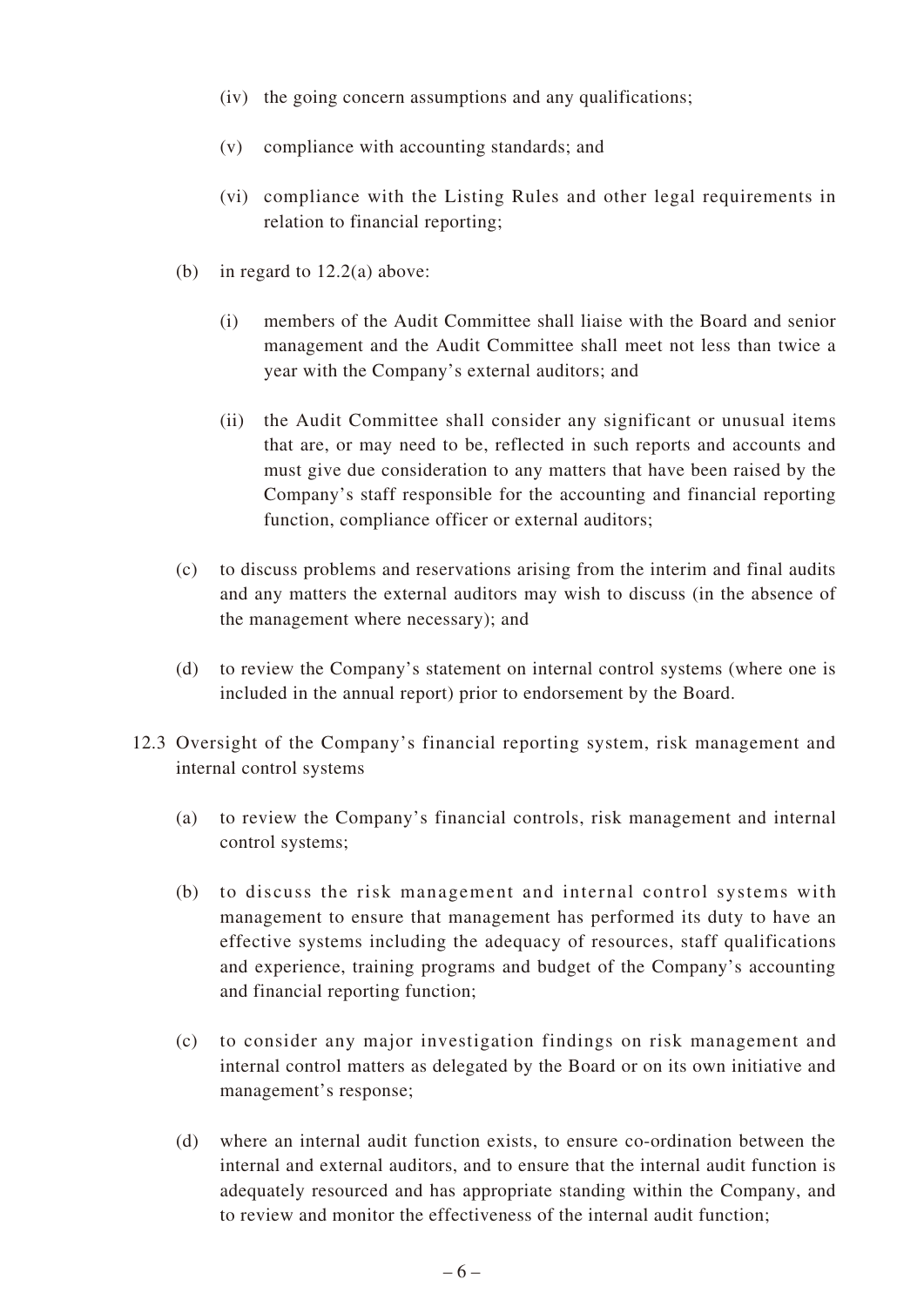- (e) to review the group's financial and accounting policies and practices;
- (f) to review the external auditor's management letter, any material queries raised by the external auditor to management in respect of the accounting records, financial accounts or systems of control and management's response;
- (g) to review arrangements employees of the Company can use, in confidence, to raise concerns about possible improprieties in financial reporting, internal control or other matters. The Audit Committee shall ensure that proper arrangements are in place for fair and independent investigation of these matters and for appropriate follow-up action;
- (h) to ensure that the Board will provide a timely response to the issues raised in the external auditor's management letter;
- (i) to report to the Board on the matters set out herein and, in particular, the matters required to be performed by the Audit Committee under the Code on Corporate Governance Practices set out in Appendix 14 of the Listing Rules; and
- (j) to consider other topics, as defined by the Board.

## **13. Reporting Responsibilities**

- 13.1 Where the Board disagrees with the Audit Committee's views on the selection, appointment, resignation or dismissal of the external auditors, the Audit Committee shall prepare a statement, for inclusion in the Company's Corporate Governance Report, explaining its recommendations. The Board shall include in the same report the reason(s) why the Board has taken a different view.
- 13.2 The Audit Committee shall compile a report to shareholders on its role and work performed by it during the year in discharging its responsibilities in its review of the quarterly (if relevant), half-yearly and annual results and system of internal control, and its other duties set out in the Code, for inclusion in the Company's Corporate Governance Report.
- 13.3 The Audit Committee shall report back to the Board on their decisions or recommendations, unless there are legal or regulatory restrictions on their ability to do so (such as a restriction on disclosure due to regulatory requirements).